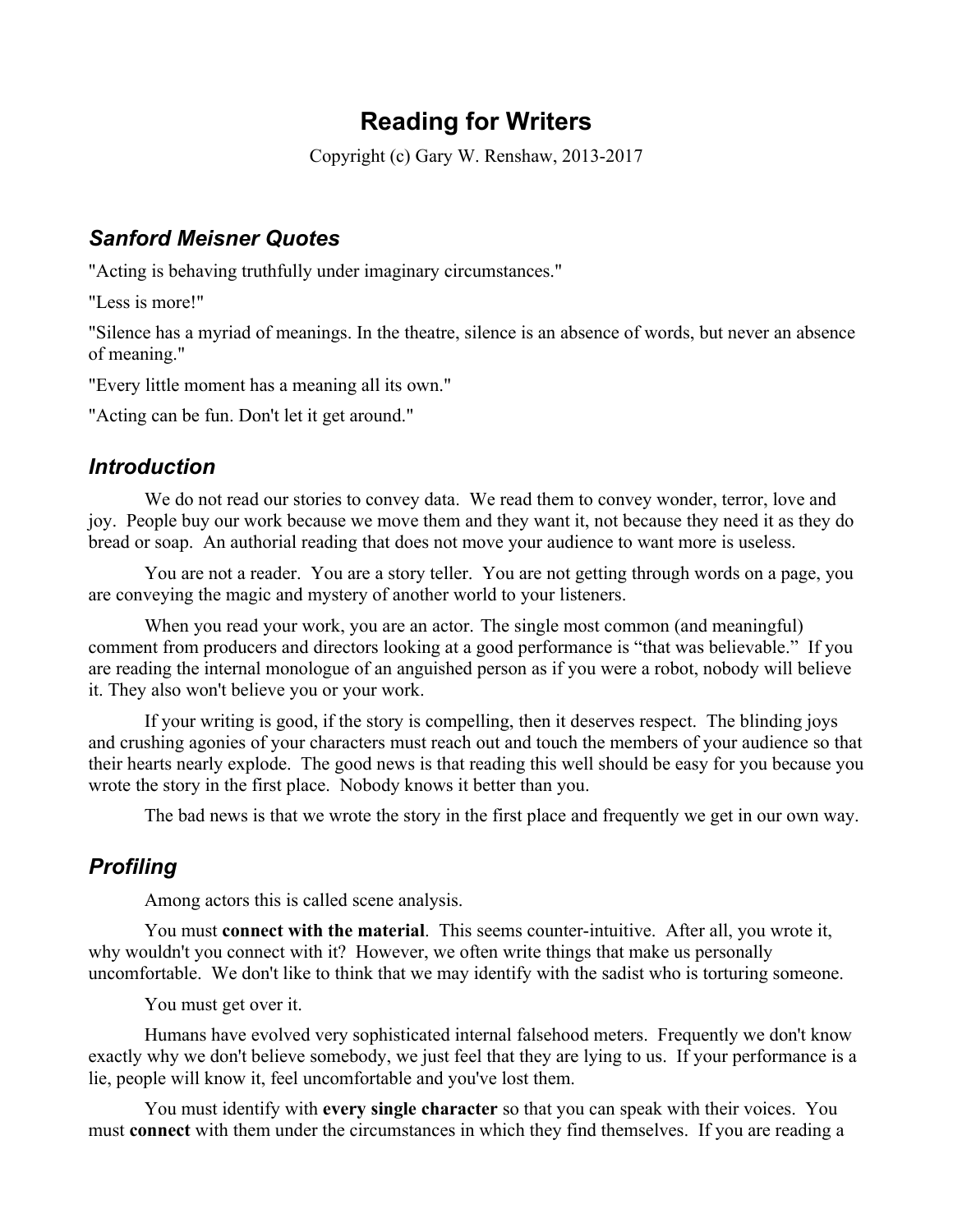sad scene and you find tears coming to your eyes, you are in the right zone. That does not mean that there is intrinsic virtue in crying. It is only an external indicator that your emotions have connected with those of the character.

Consider the character's **moment before**, the **location** and the **circumstances**. All of these will influence how a person reactions to a given situation.

In short, you must get far enough into your characters' heads that you believe what they are saying. Not pretend to believe – actually believe – and know why they are doing what they do.

Hey, if acting were easy then Robert Downey Jr. would get five bucks an hour.

#### **Sharon Shinn: Fortune and Fate**

*He didn't speak right away. He'd opened the book to its first page and studied it for a moment, as if savouring it, the way she had seen some men savour the scent of a wine before taking the first sip. His face changed in a way she found difficult to describe – as if he was overhearing voices from a nearby room explaining mysteries that he had always wanted to learn. When he finally began reading, his voice was also subtly changed – more resonant, more deliberate.*

#### *Your Voice*

Operatic stars don't sit or slouch. Take the hint. Some people can read effectively when seated, you probably aren't one of them. If you must sit, perch on the edge of your chair so you can have a greater than 90 degree angle between your legs and torso. Your diaphragm with thank you.

Lift your chin, especially if you have lowered your voice tone. Burying your chin in your chest doesn't help lower your voice, it just strangles it.

Learn to breathe so that you have enough air for what you must do. In one story I have a drunk character who speaking in stream of consciousness for about a paragraph. If you don't see that coming and suck in enough air, you are doomed.

A tip from singers: your throat hates dairy products and crumbly foods immediately before a performance. The former will make you sound like you are drowning in glue, the latter can cause a coughing fit at inopportune moments.

Always have water available. If you are reading a lot then try a mixture of water, honey, lemon and ginger. This was the secret weapon of Andy Serkis when he had to do his Gollum voice all day. Find your own best proportions for the mixture so it isn't cloying and doesn't make you cough. Carbonated beverages are (BURP!) a bad (BURP!) idea.

Learn to speak from your diaphragm and your throat as required. Set your volume so that the people in the back row can hear you but you don't blow their ears out. A yell during a reading is nowhere near full volume and a whisper is much louder than a real one. It's the voice quality that is the major clue to what's going on, not the actual loudness.

Modulating your voice to express gender, emotion and intention is your most powerful tool. A monotone or over-acting is your surest route to disaster.

Make **bold choices** when you read. Listeners are more forgiving of someone who is interesting than someone who mumbles shyly through a story.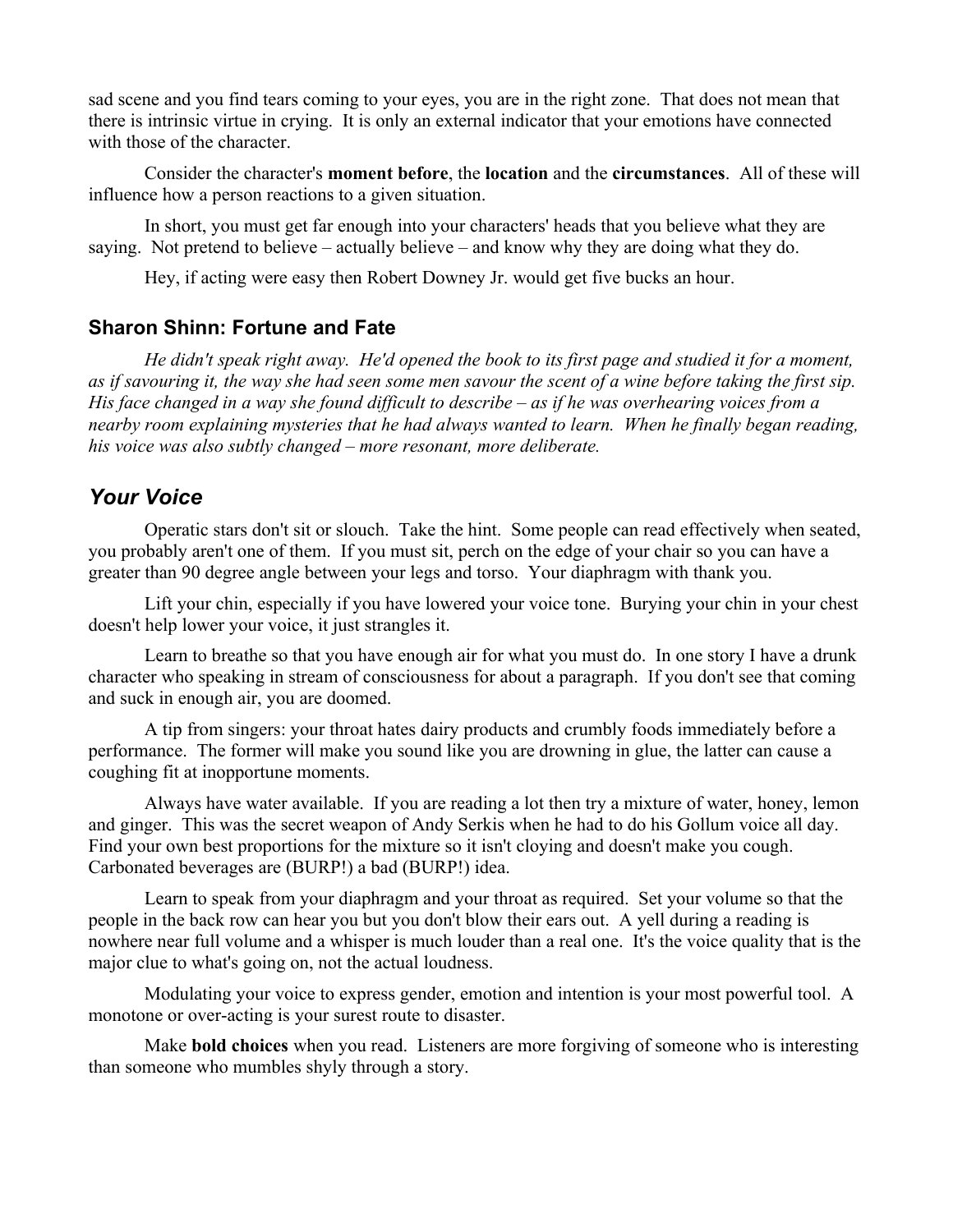#### *Gestures*

We have a tendency to make "air quotes" when they appear in the text, make stabbing motions while someone is being killed or raise our arms defensively when someone is being attacked.

Don't.

Reading is a peculiar form of acting. You are voice acting, but you are not buried in a studio where you can do any goofy thing you want. You can be seen by your audience. On the other hand, you don't have the props, make up or room to do physical acting.

Miming gestures looks awkward and foolish. Just don't.

Your audience will not see the character speaking "air quotes," they will see the reader making air quotes. If you've been doing your job up until then, they will drop out of the moment and wonder why you are waving your fingers around when that poor character is in such trouble.

None of this applies to facial expression or subtle movement. If the character is smiling, you can certainly smile. If the character touches the other person's face tenderly, you can touch your own cheek. Make sure that these things are subtle. There's nothing worse than somebody reading material about two lovers hugging and making the audience wish the author would get a room with herself.

Facial expression is what you need to concentrate on. Without it you will be a talking zombie. With it, even though the rest of your body doesn't move much, you will deliver a vibrant and engaging performance.

#### *Character Voices*

In the immortal words of Det. Spooner in I. Robot: Oh. Hell. No. Cartoon-like voices, triply so, unless you can learn to be subtle about it or your name is Mel Blanc.

Here's some psychobiology for you: Deep voices are authoritative, disapproving or sexy. High voices are submissive, approving or childish. This is why animal trainers lower the tone of their voices when correcting an animal and go higher when praising. A high, squeaky "bad dog" sends conflicting messages. Note that high and low pitch are relative. A woman can be authoritative and a man can be childish.

If you are reading the part of a cop, go a bit lower and more forceful. That means not reading it as "stop, police" but as "STOP! POLICE!"

If you are reading a romantic scene, try going so low that your voice becomes gravelly or husky.

If you are reading the part of a child, go very slightly higher and speak gently to get the harshness out (speaking in the throat). You want to suggest the voice of a child, not try to imitate one. Especially if you are normally a booming basso profundo.

The same is true of men reading women's parts. Don't break into a full falsetto, just speak with more breath. If you saw the end of season four of True Blood when Lafayette was possessed by the woman with the dead baby, you saw a wonderful example of a man pitching his voice to suggest a woman without sounding idiotic.

Observe the rhythm of people's voices when conveying different meanings. Examples: "I love you." "Read my lips: what part of 'no' don't you understand."

Many people have trouble understanding full-blown accents unless they are familiar with them. If you can do a light accent then that may work but it must be a hint, not a sledge hammer. As a side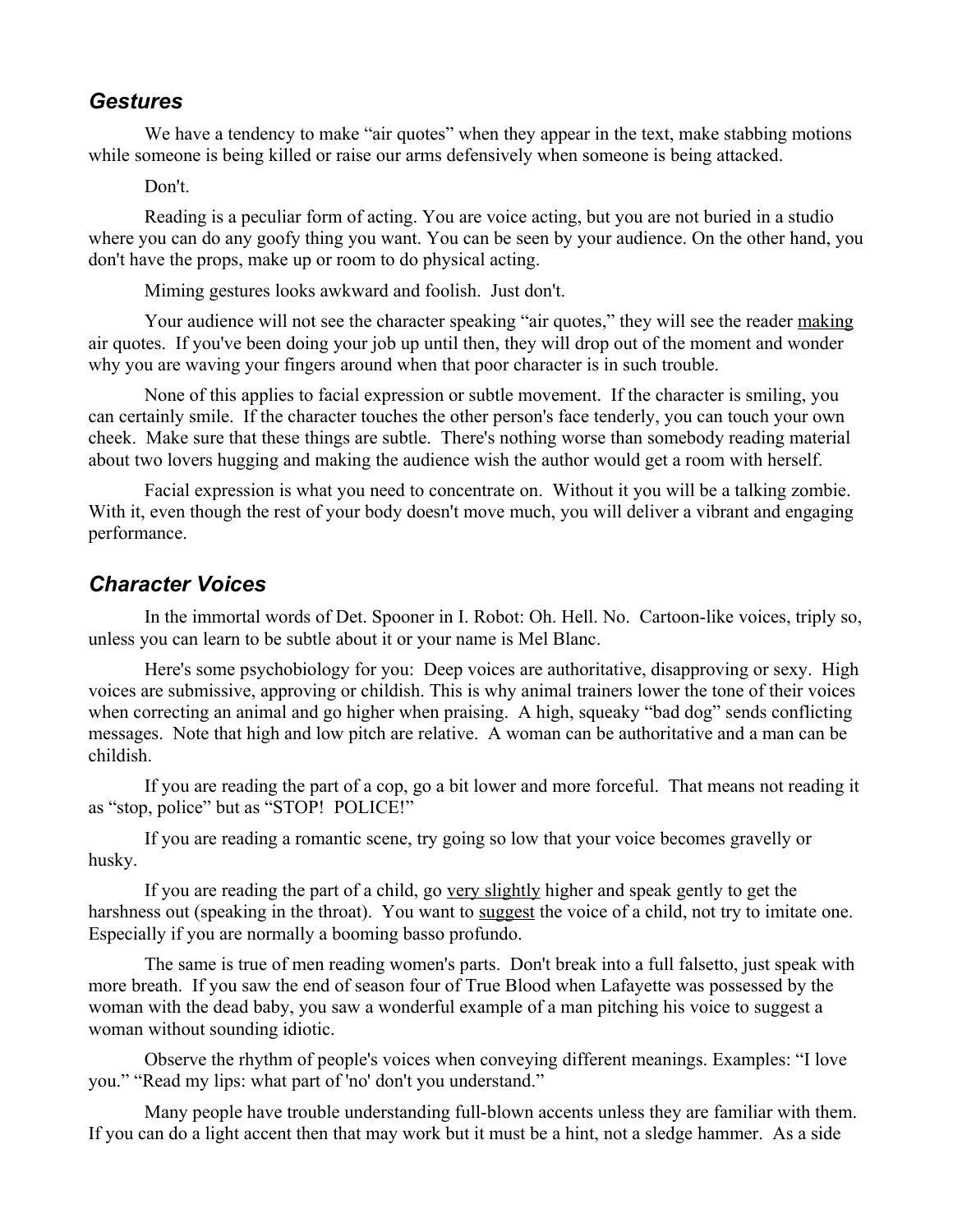note, don't do an accent unless you can really do it. Nothing irritates a listener like someone badly pretending to do their native accent.

Squeaky voices are incredibly difficult to understand and sound stupid when you can see that the guy doing it is built like a line backer.

Experiment with your voice in private. Learn what works for you. Record yourself trying things to see what sounds realistic or ridiculous. Ask other people for their opinions and watch them while they are listening. Your friends may insist that everything you do is wonderful but if you watch their faces, you'll see the "ugh" reaction.

#### *Timing*

The larger the audience, the slower you should read. An exciting scene should be read more quickly than a quiet one. A scene in which people are sneaking around should be slower than normal.

These are general principles that can guide you in your timing but it all depends on what you are reading.

Play with the timing. If five minutes of silence is supposed to go by, experient to find out how long you can actually stand there staring at your listeners to give them the feeling of an interminable wait without wasting time. You'll be surprised at how short the actual period is. Actually count out the interval silently during your performance.

If your characters are sneaking through the woods and one says "sshh, what's that?", put in a two second pause. If you've done things well to that point, you'll find the audience holding their breaths and listening. Then you can go on.

Related to timing, learn how to enunciate. For extra negative points, mumble *and* speak quickly.

Parenthetical phrases are not rushed. "He had been a football star in high school, although nobody would believe it now, and he could still run." Make the phrase in the middle sound almost like a separate sentence that is being spoken in confidence to your audience.

# *Rehearsal*

As an acting coach once said to me, "amateurs rehearse until they get it right, professionals rehearse until they can't get it wrong."

Unless you are an expert (and even then) practice before you read. Try variations on the voices, qualities and timings to see what works and, just as importantly, what doesn't. Sometimes the feelings you thought were in the scene when you wrote it just don't come across when the words are spoken.

You may need to remove or add attributions to keep things straight for the audience. If you are doing one voice as a New York male cop and another as an Irish female, you don't need to keep the he/she saids. Similarly you don't need to keep the "she whispered" because you are actually stage whispering as you speak.

If you have an unusual term or name in your story, make sure you can pronounce it without thinking about it. A few milliseconds of hesitation will throw off the rhythm of your speech and be obvious to listeners.